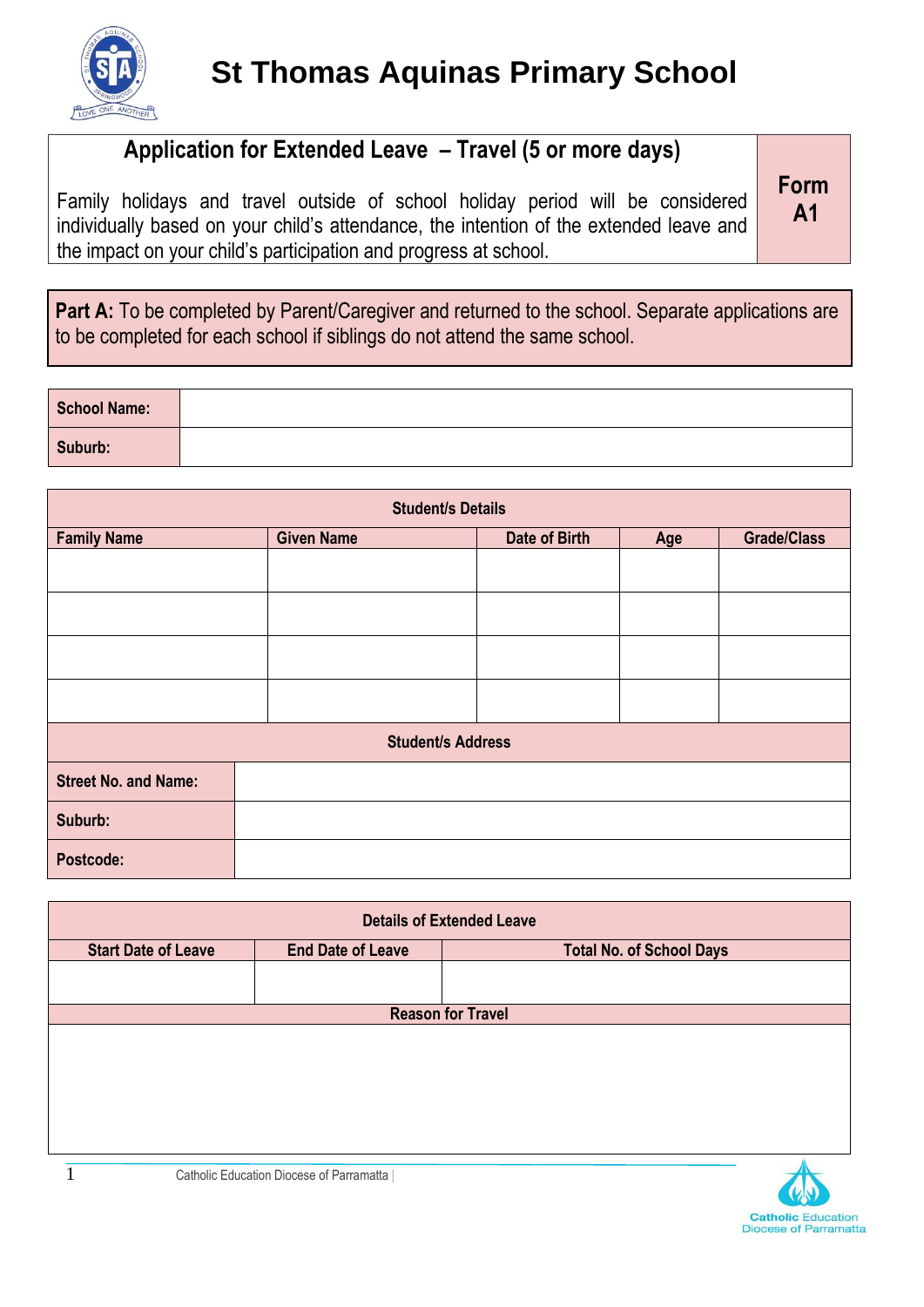

## **St Thomas Aquinas Primary School**

**Relevant travel documentation such as an eTicket (in the case of flight bound travel) or itinerary (in the case of nonflight bound travel within Australia only) must be attached to this application.**

| <b>Details of Prior Approved Extended Leave - Travel</b>                                                                                                                             |                                |                           |
|--------------------------------------------------------------------------------------------------------------------------------------------------------------------------------------|--------------------------------|---------------------------|
| Are there any current or previous applications for extended leave during this current school year? (Please tick)<br>If yes, please provide details of previous extended leave below. |                                |                           |
| <b>Previous Leave Start Date</b>                                                                                                                                                     | <b>Previous Leave End Date</b> | <b>No. of School Days</b> |
|                                                                                                                                                                                      |                                |                           |

| <b>Parent/Caregiver Details</b> |  |                   |  |                                  |  |  |
|---------------------------------|--|-------------------|--|----------------------------------|--|--|
| <b>Family Name</b>              |  | <b>Given Name</b> |  | <b>Relationship to Student/s</b> |  |  |
|                                 |  |                   |  |                                  |  |  |
| <b>Street No. and Name:</b>     |  |                   |  | Postcode:                        |  |  |
| Suburb:                         |  |                   |  | <b>Phone No:</b>                 |  |  |

As the parent/caregiver and the applicant for the above mentioned student/s, I hereby apply for a Certificate of Extended Leave – Travel and understand that my child/children will be granted a period of extended leave upon acceptance by the Principal for the reason provided.

I understand that, if the application is accepted:

- o I am responsible for the supervision of the student/s during the period of extended leave
- o The accepted period of extended leave is limited to the period indicated
- o The accepted period of extended leave is subject to the conditions listed on the Certificate of Extended Leave
- o The period of extended leave will count towards my child's/children's absences from school.

I declare that the information provided in this application is to the best of my knowledge and belief; accurate and complete. I recognise that should statements in this application later prove to be false or misleading any decision made as a result of this application may be reversed. I further recognise that a failure to comply with any condition set out in the application may result in the provided period of extended leave being cancelled.

| <b>Signature of Parent/Caregiver</b> | <b>Date</b> |
|--------------------------------------|-------------|
|                                      |             |
|                                      |             |

## **Privacy Statement**

The information provided will be used to process the student's Application for Extended Leave – Travel during the period indicated. It will only be disclosed for the following purposes:

- o General student administration relating to the education and welfare of the student
- o Communication with students and parents/caregivers
- o To ensure the health, safety and welfare of students, staff and visitors to the school
- o State and national reporting purposes
- o For any other purpose required by law